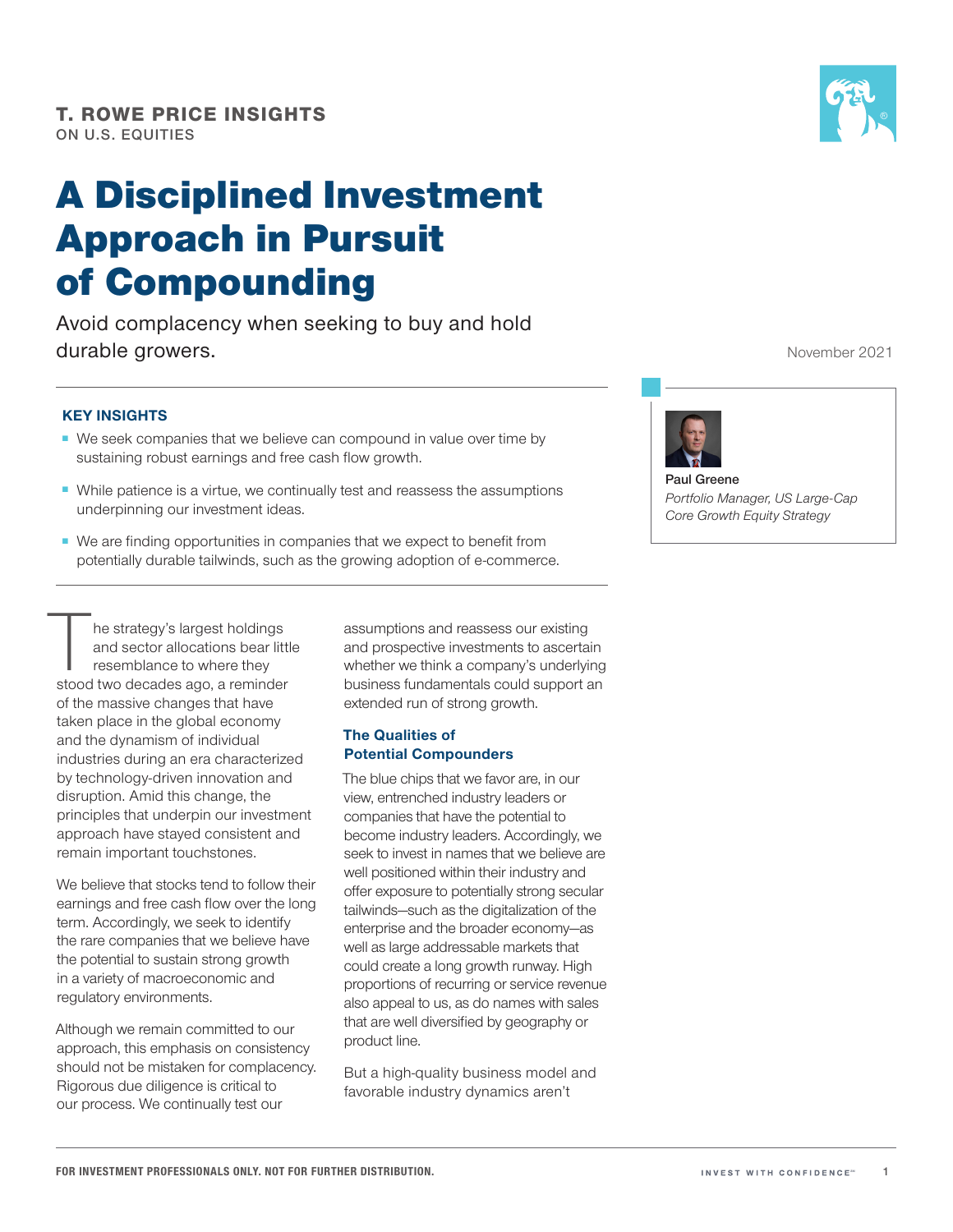#### **Seeking Companies With the Potential for All‑Seasons Growth**

The qualities favored by our investment process



For illustrative purposes only.

...we favor companies with multiple potentially high-return areas where they can deploy capital.

necessarily enough. We gravitate toward capable management teams that have a history of execution and are allocating capital in ways that we believe can build long-term value for shareholders. Companies that check these boxes often exhibit a commitment to pursuing innovation, with an eye toward staying ahead of the competition and unlocking new opportunities. Here, we favor companies with multiple potentially high-return areas where they can deploy capital.

We appreciate a compelling growth story that has the potential to stretch across multiple chapters, but we also remain valuation‑conscious when selecting stocks and determining position sizing. In our framework, a company's valuation represents the difference between the rate at which we think the underlying business could create value—for example, through growth in earnings or free cash flow and the corresponding return potential embedded in the stock. Our process

seeks to limit exposure to names where a lofty valuation already appears to reflect too many years' worth of strong growth.

This approach yields a portfolio of holdings that generally fall into two buckets:

- Established companies that tend to grow at a steadier pace and appear to trade at less demanding valuations; and
- Rapidly growing disruptors, including incumbents and possible future leaders in the e‑commerce space and digital payments, where we regard the long-term risk/reward proposition as favorable because we think the market does not fully appreciate the levers that these companies can pull over time to potentially improve profitability and expand their addressable markets.

#### **Patience Is a Virtue**

In a market fixated on the latest quarterly results and macroeconomic data, our willingness to take a long view of a company's growth prospects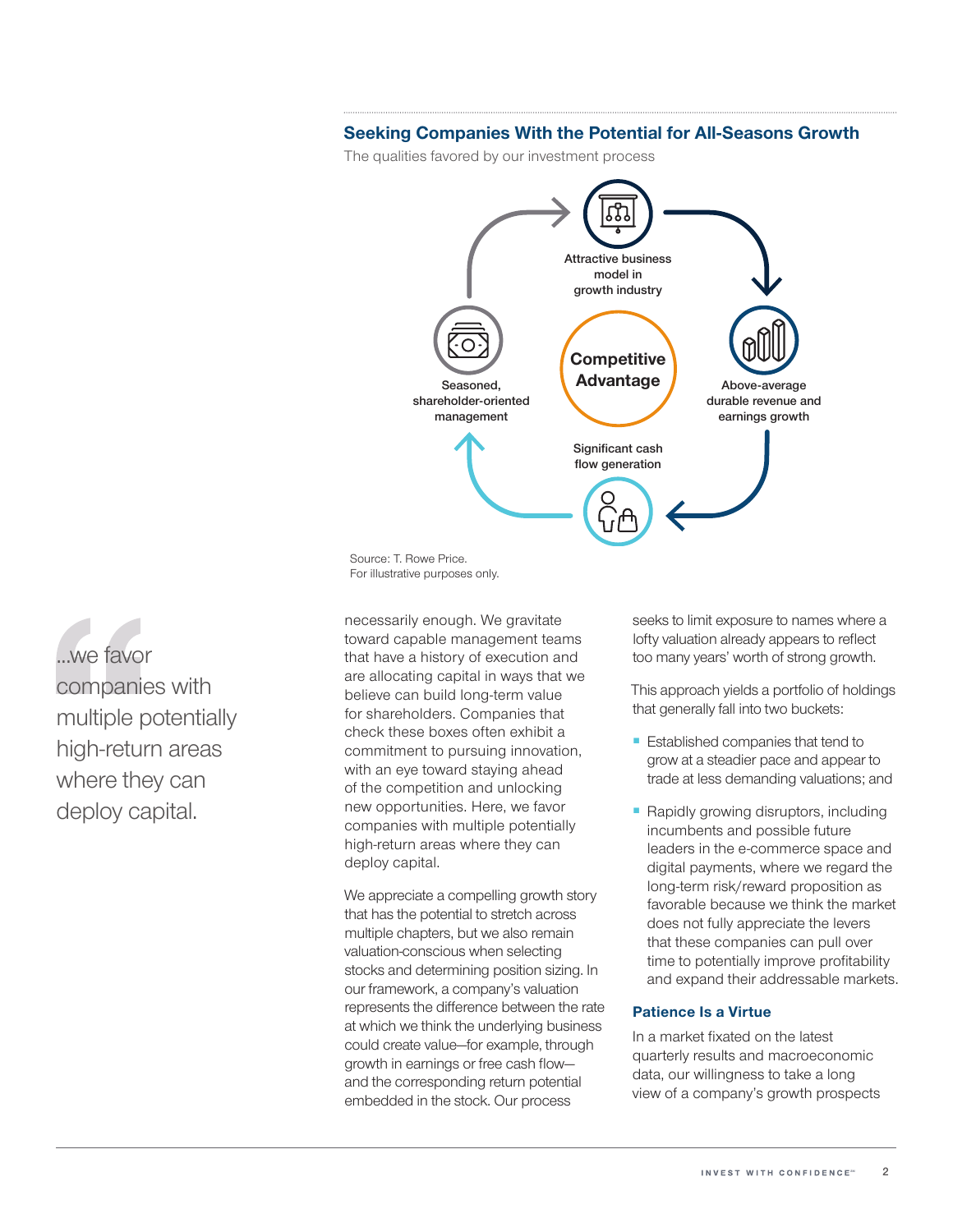We believe that consistently adding value by trading in and out of names is exceedingly difficult and can saddle investors with additional costs.

can sometimes create temporary dislocations for us to try to exploit.

At the same time, we remain cognizant of the adage that boredom kills compounding, or the idea that investors who react to short-term changes in a stock's price risk missing out on the rewards that may come from sticking with a potentially long-lasting growth story.

We believe that consistently adding value by trading in and out of names is exceedingly difficult and can saddle investors with additional costs. Our patient strategy instead aims to rely on compounding to do the hard work. We strive to buy and hold high-quality companies that we believe have the potential to create long-term value by sustaining a strong rate of earnings and free cash flow growth.

This emphasis on identifying and sticking with possible durable growers—backed by our deep understanding of their underlying businesses and the industries in which they operate—can help to give us the conviction to ride out near-term volatility stemming from macro concerns and short‑term earnings hiccups or setbacks that appear temporary.

#### **No Place for Complacency**

With our focus on buying and holding high-quality growth stocks, we are sometimes asked about our sell discipline and how we avoid being too patient and falling in love with a particular name. Here, continual due diligence and collaboration between analysts and portfolio managers are critical to our process.

Consider the case of Amazon.com, a prominent holding in the strategy for more than a decade and a name where our investment thesis has evolved with the company itself. We do not own the stock because of its massive market capitalization or sizable weighting in the popular large‑cap indexes but because the firm's underlying growth prospects still strike us as compelling, thanks to the size of the addressable markets in

which it competes—e‑commerce, online advertising, and cloud services that are critical to the digitalization of the economy. Amazon.com's financial wherewithal and culture of innovation also factor into our long‑term investment case.

However, like any other company in our portfolio, Amazon.com must earn its keep by continuing to execute, innovate, and grow. Although we strive to identify companies that we believe can compound in value over time, we are also wary of concentration risk and aim to ensure that individual position sizes reflect our level of conviction and our assessment of their risk/reward profiles. Our in‑depth understanding of online commerce and the digital payments ecosystem, supported by collaboration with our global team of research analysts, has helped us to test the assumptions underlying our investment in Amazon.com.

We have strong conviction in the potential opportunities created by the accelerating convergence of social media, online marketing, and digital commerce. Popular social media platforms, especially graphic‑ and video‑intensive ones, increasingly help consumers to discover products and services, while the emergence of a separate stack of modular e-commerce solutions has made it easier for merchants to reach and sell to customers online. Innovative companies have also started to disrupt complex, fragmented markets, such as the one for used cars, by leveraging the technologies of today to make a painful process more palatable to consumers.

By identifying high-quality companies that we believe can consistently grow their earnings and cash flow over time, we hope to buy and hold these names and allow them to compound in value. Albeit simple in theory, this patient approach to investing requires rigorous due diligence and a deep knowledge of individual companies and industries to target the small universe of companies that could have the potential to live up to our high expectations.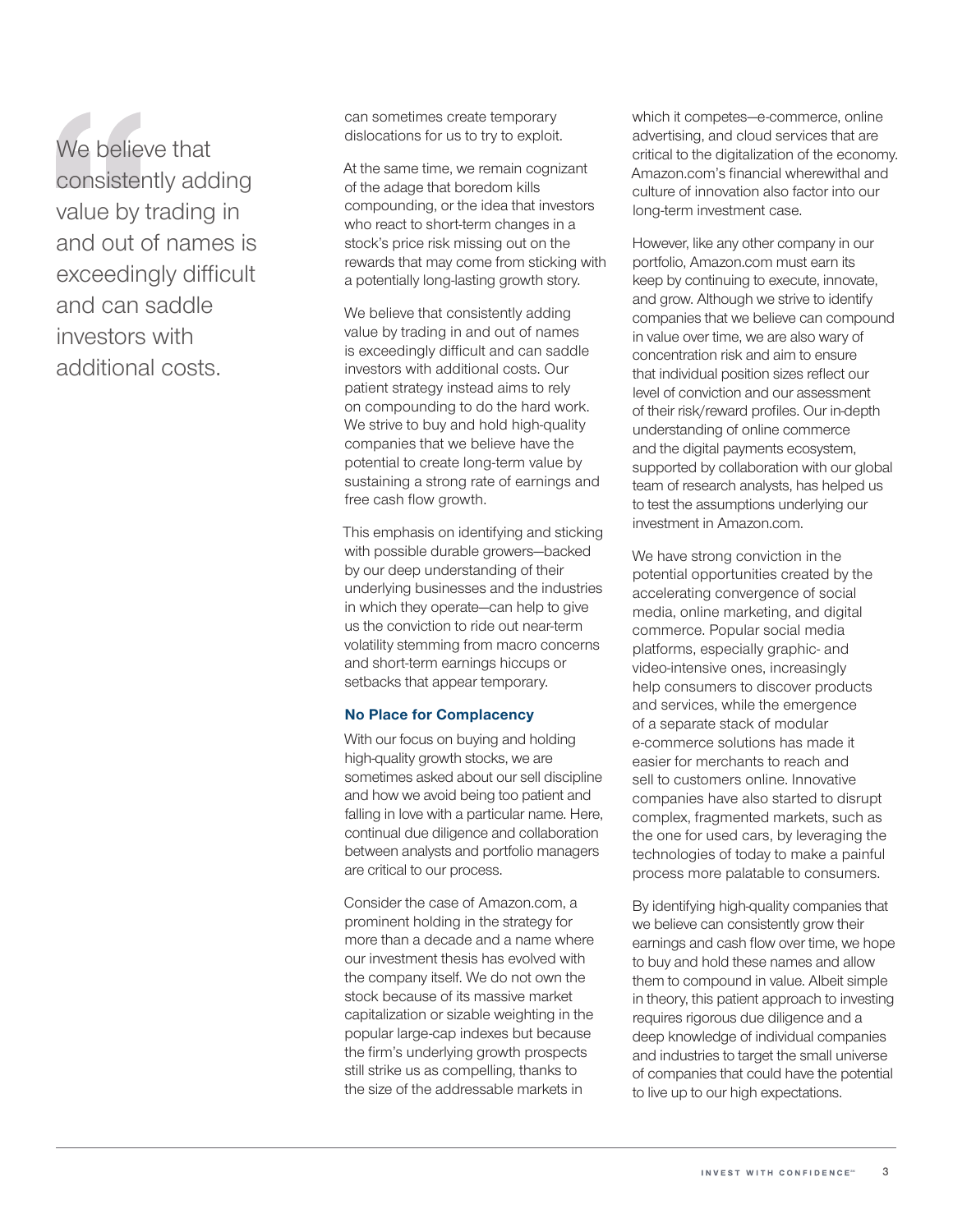#### **WHAT WE'RE WATCHING NEXT**

The market and financial media appear to be watching how hotly debated macro-level developments play out, from the upsurge in infections stemming from the delta variant of the coronavirus and its implications for economic activity to when central banks might adjust their accommodative policies and how long recent inflationary pressures could persist. As investors with a longer-term orientation who rely on bottom-up fundamental research, we are aware of these higher-level concerns but strive not to overreact to them. Rather, we have focused our energy on identifying the companies whose post-pandemic business prospects appear to have strengthened significantly, and not temporarily, during the downcycle. With the market still caught up in trading the most visible near-term winners and losers from the pandemic, we believe that taking the long view can help us to uncover dislocations that could create opportunities with compelling risk/reward profiles.

Effective 1 October 2021, Paul Greene assumed sole portfolio management responsibility for the Composite.

The specific securities identified and described do not represent all of the securities purchased, sold, or recommended for advisory clients, and no assumptions should be made that investments in the securities identified and discussed were or will be profitable.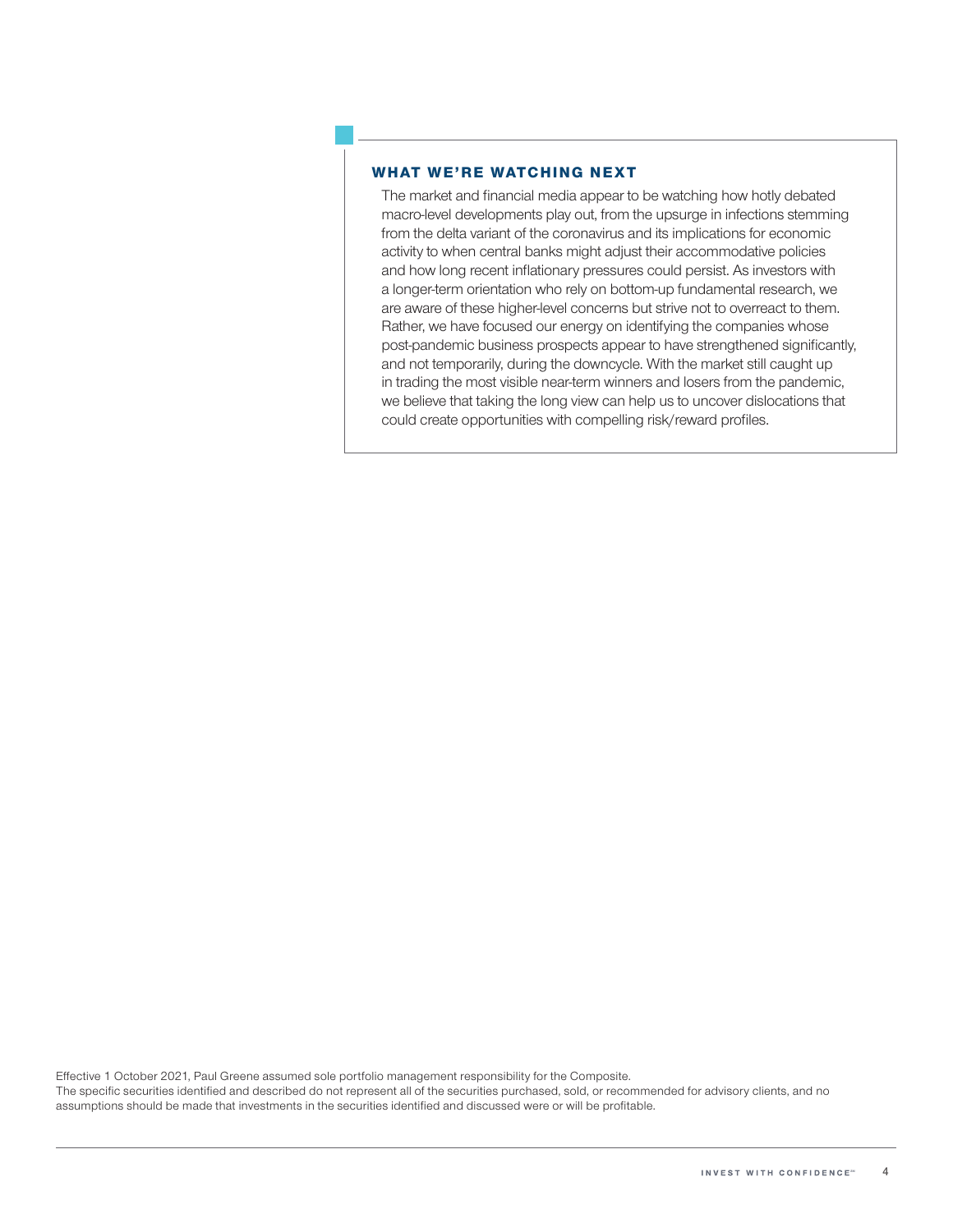#### **MAIN RISK**

The following risks are materially relevant to the portfolio:

**Style risk**—different investment styles typically go in and out of favour depending on market conditions and investor sentiment.

#### **GENERAL PORTFOLIO RISKS**

**Capital risk**—the value of your investment will vary and is not guaranteed. It will be affected by changes in the exchange rate between the base currency of the portfolio and the currency in which you subscribed, if different.

**ESG and Sustainability risk**—May result in a material negative impact on the value of an investment and performance of the portfolio.

**Equity risk**—in general, equities involve higher risks than bonds or money market instruments.

**Geographic concentration risk**—to the extent that a portfolio invests a large portion of its assets in a particular geographic area, its performance will be more strongly affected by events within that area.

**Hedging risk**—a portfolio's attempts to reduce or eliminate certain risks through hedging may not work as intended.

**Investment portfolio risk**—investing in portfolios involves certain risks an investor would not face if investing in markets directly.

**Management risk**—the investment manager or its designees may at times find their obligations to a portfolio to be in conflict with their obligations to other investment portfolios they manage (although in such cases, all portfolios will be dealt with equitably).

**Operational risk**—operational failures could lead to disruptions of portfolio operations or financial losses.